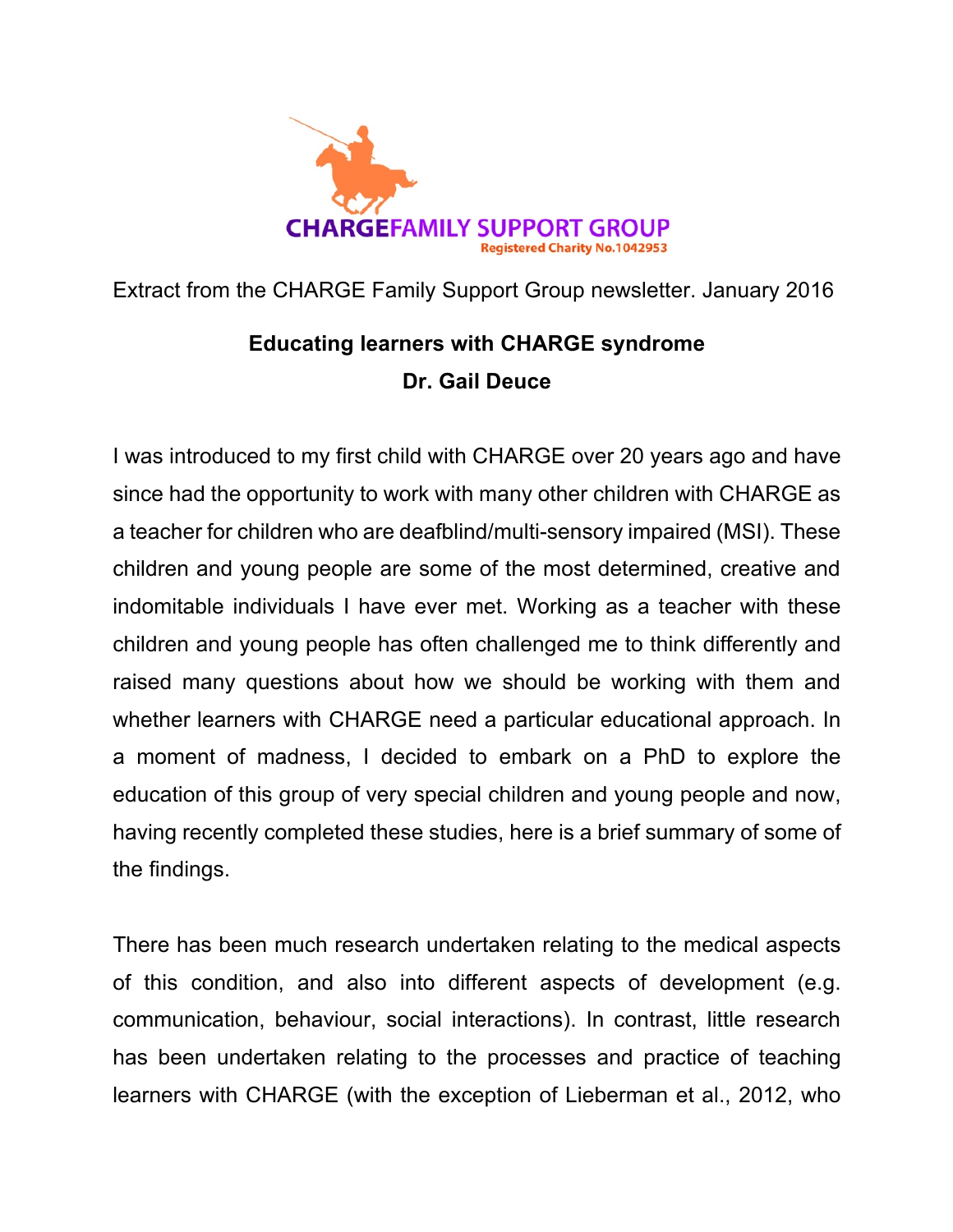investigated physical education in learners with CHARGE). Although there has been valuable anecdotal reporting it is important that this is complemented and built upon through research-based evidence, especially in the current climate where there is often a requirement for such evidence to secure the necessary provision for a child.

My research was undertaken in two parts; the first involving extracting and analysing statements from 58 educational reports, and the second a questionnaire sent out to teachers with a child with CHARGE in their class, supported by interviews of practitioners working in the deafblind program at Perkins School for the Blind, USA.

## **The research questions**

The main research question explored whether, if a child has a diagnosis of CHARGE, it follows that a particular educational approach is likely to be required. This question being:

CHARGE syndrome is a medical diagnosis. Can it also be an educational diagnosis?

To help address this question a number of sub-questions were also developed, these being:

- What are the factors within the child likely to affect learning?
- What strategies are likely to be effective in supporting the learning of children with CHARGE?
- What aspects of CHARGE might be distinct from the more general deafblind/MSI population?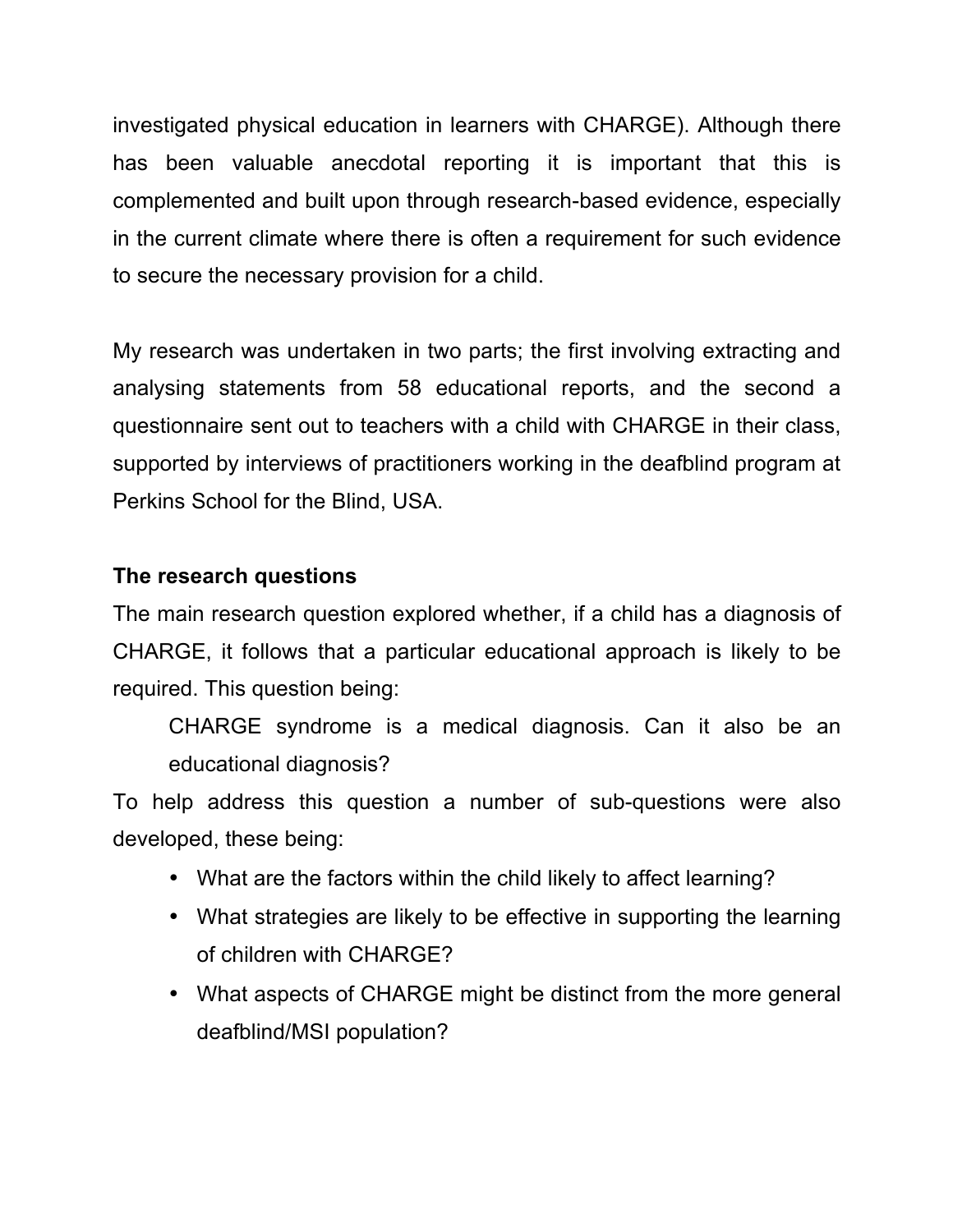• What specialist support is provided from other professionals, and through assessments, to teachers working with a child with CHARGE?

### **Some of the main findings**

• It was found that in addition to all the child's separate sensory impairments and the potential interplay between them, areas of particular note that could potentially affect learning and development were high levels of fatique; executive function difficulties; sensory integration, sensory processing and sensory self-regulation issues; and neurological issues that may create cognitive impairment and therefore learning difficulties. In addition to gross motor development (that is often reported to be delayed), issues with fine motor skills and poor pencil/handwriting skills were also found.

Drawing on these findings it was possible to identify a set of potential learning characteristics that may be present in a learner with CHARGE. It must be stressed it is important not to assume all these learning characteristics will be present in every individual with CHARGE, but the numbers of children within the study where these characteristics were identified, together with comparison of anecdotal reporting, suggests educators should give consideration to these learning characteristics, and where their presence is identified, this should then inform the development and implementation of a teaching programme.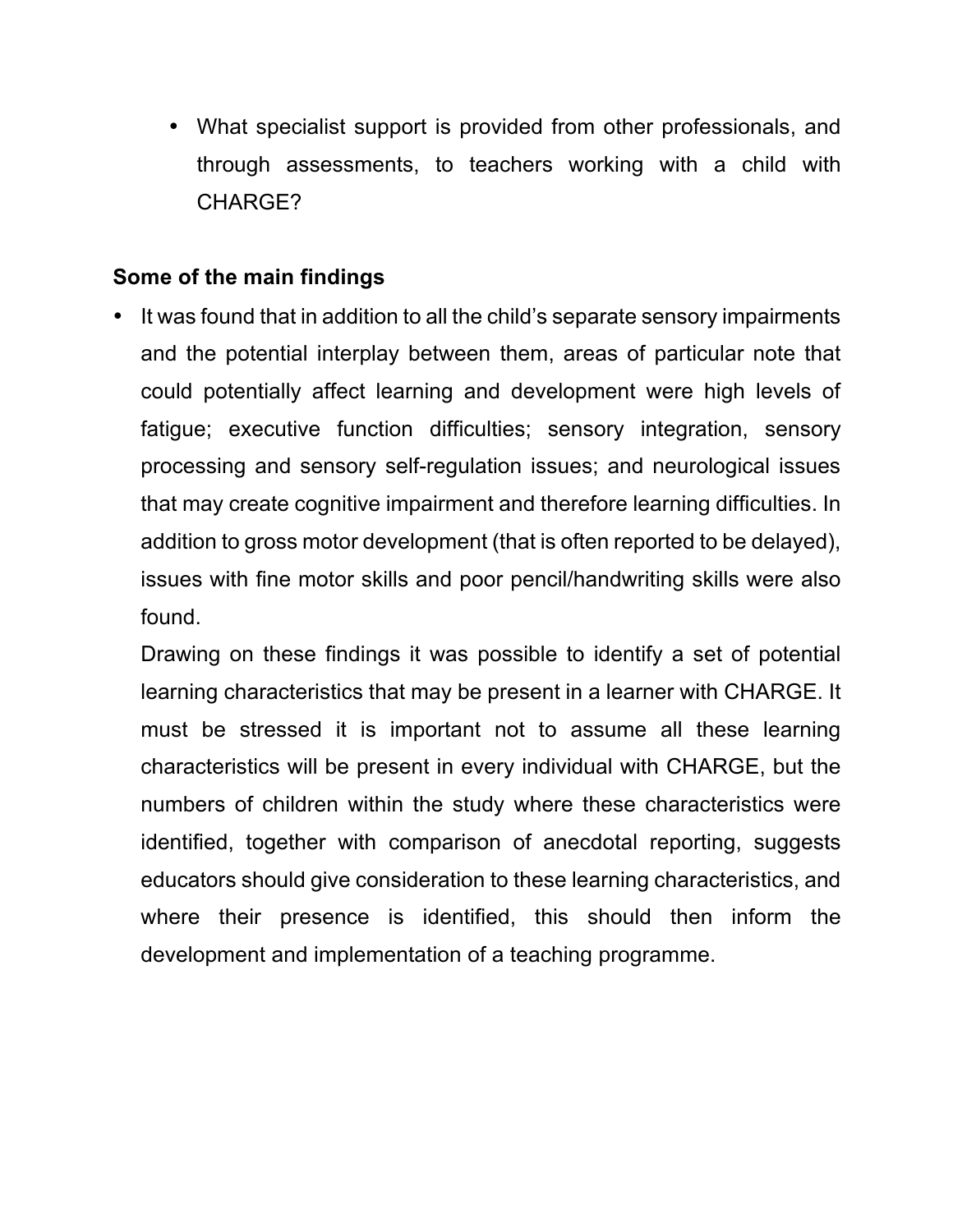## Potential learning characteristics for individuals with CHARGE **syndrome**

- $\blacksquare$  A combination of sensory impairments (true MSI)
- Behaviours arising from poorly developed or under-stimulated vestibular and proprioceptive systems
- Sensory integration difficulties and poor self-regulation
- High levels of fatigue, stress and anxiety
- A preference for using different communication modes for both receptive and expressive communication
- Easier to form relationships with adults than peers
- Difficulty understanding/expressing own emotional state and empathising with peers
- $\blacksquare$  Additional time to process information
- Development of concrete concepts a strength
- Abstract concepts more difficult
- **■** Problem-solving a strength
- Needing high level of routine and structure, and use of concrete cues to support transitions- difficulty coping when not established
- $\blacksquare$  Executive function difficulties
- A need to be in control and a requirement for a level of negotiation
- Fine motor difficulties and poor pencil/handwriting skills

Deuce G. (2015)

• CHARGE is now recognised as the leading genetic cause of congenital deafblindness, and most individuals with CHARGE will be considered part of the wider deafblind/MSI population. This research found there were only a few aspects that might be considered distinct to CHARGE, these being true multi-sensory impairment (with potential for all the different senses to be affected), high levels of fatigue, stress and anxiety, executive dysfunction, sensory integration, processing and self-regulation issues and poor fine motor development and pencil/handwriting skills. The study suggested that it is likely to be the combination of anomalies that make them distinct from other deafblind learners, but also that they may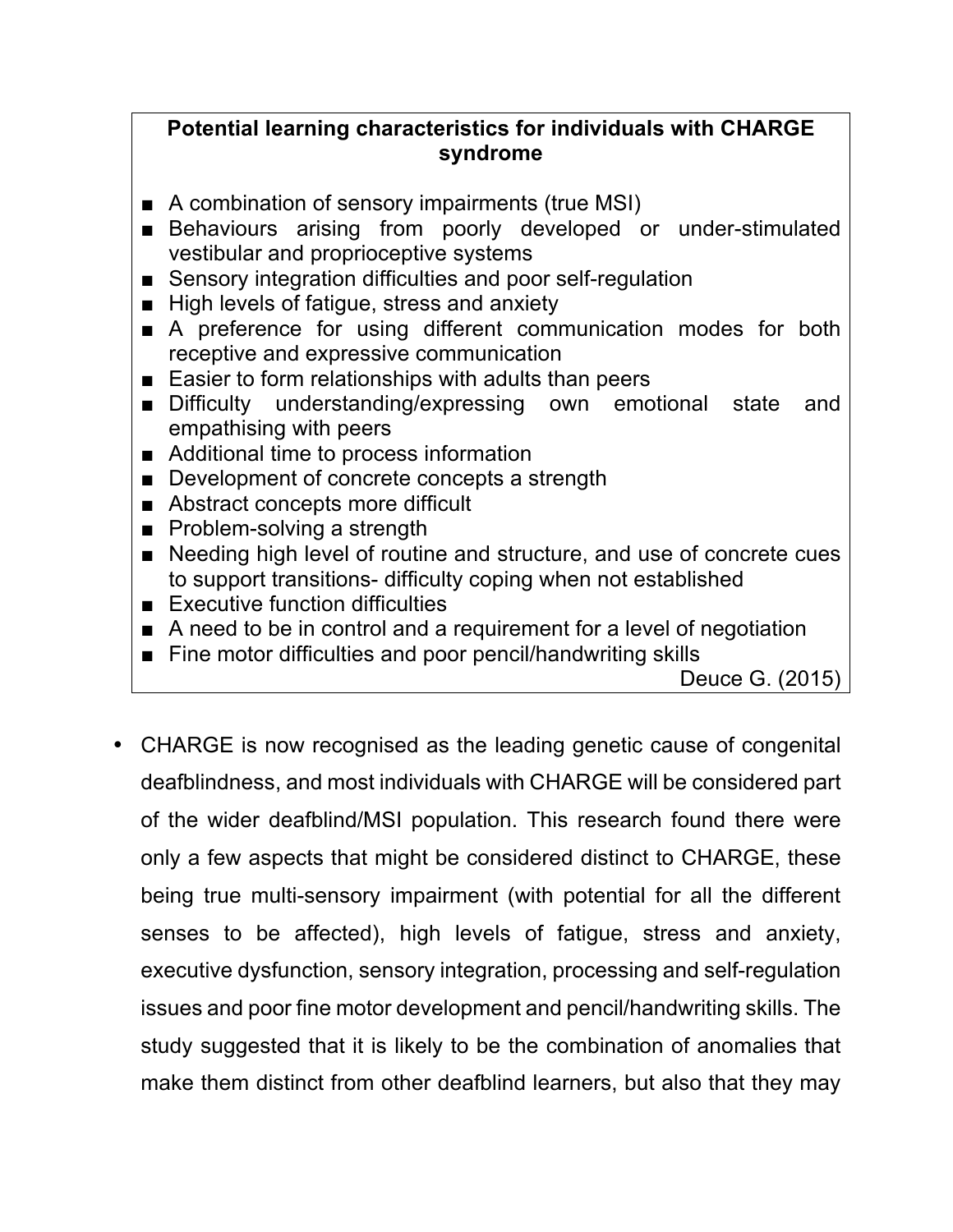impact upon the child with CHARGE in a different way, creating different strengths and needs to other deafblind/MSI learners.

• When exploring the teaching strategies considered to be most helpful for learners with CHARGE, the findings of this study supported the suggestion by David Brown (2011) and Martha Majors (2011) who both considered the MSI teaching philosophy and approach provides the 'best" fit' for learners with CHARGE. This is important since it suggests that children with CHARGE who do not have combined visual and hearing impairments are also likely to benefit from an MSI approach and therefore access to a specialist MSI teacher.

This study, however, also indicates that the philosophy of deafblind/MSI education will not fully meet the needs of a learner with CHARGE and additional strategies were identified, for example, the implementation of a fine motor skills programme and the provision of alternative recording methods. This suggests there is a need to employ established deafblind/MSI practice in an alternative way or for a different purpose.

It must always be emphasised that the primary focus for educational practitioners must be on the child as an individual. Recognition and consideration, however, also needs to be given to the potential impact of CHARGE on a child's learning and development where it is diagnosed. Additionally, it was also found to be necessary to attend to the learning environment itself, including the physical location, the people within it and how the curriculum is delivered.

Overall this investigation found that many aspects may be found to be similar for both learners with CHARGE and the wider deafblind/MSI population. It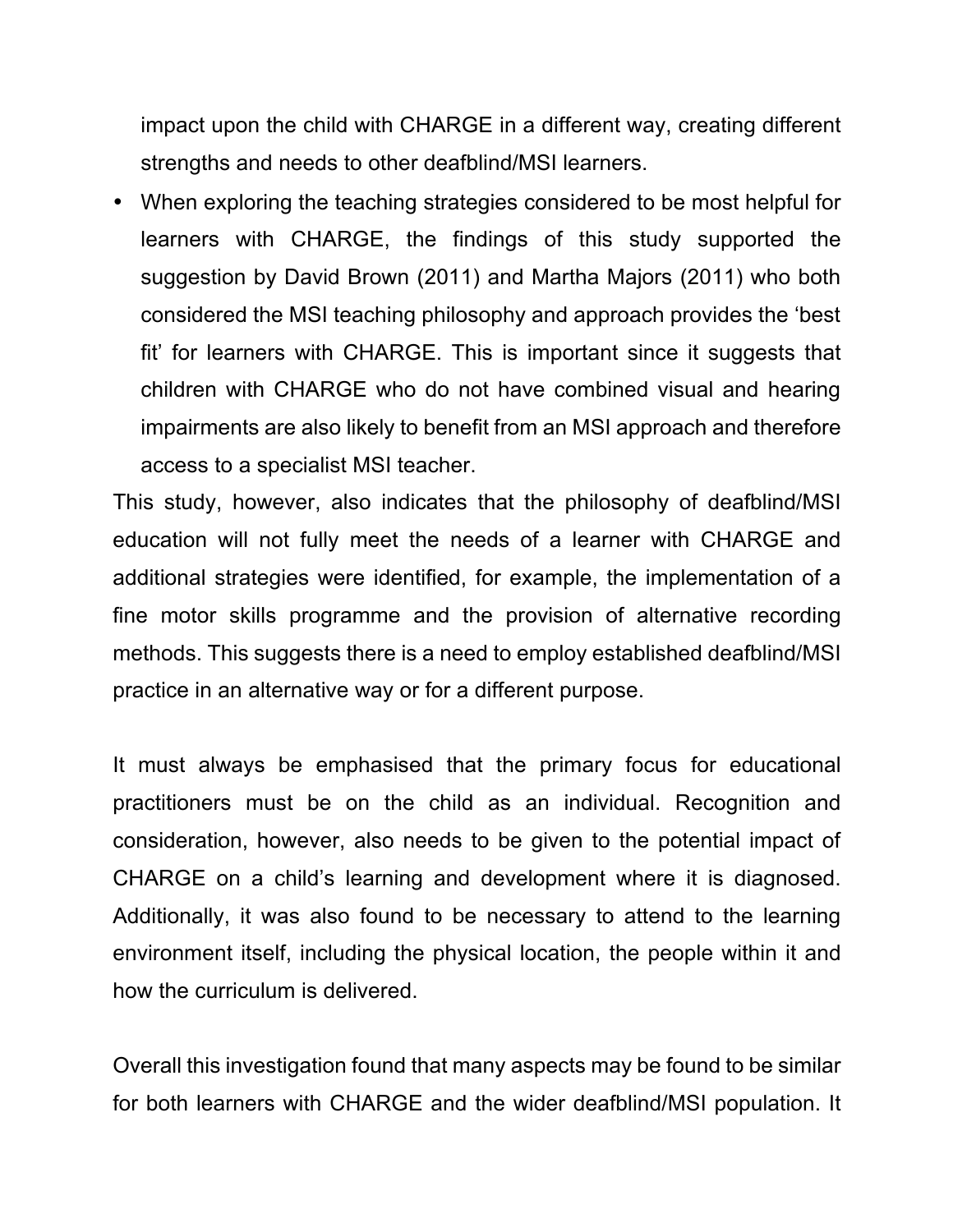was also suggested however, it is the way the anomalies associated with CHARGE come together and the impact they have, together with a small number of aspects that might be considered more specific to CHARGE that create a distinction between them and other deafblind/MSI learners. A similar conclusion was reached with regard to the teaching strategies employed, and it was again suggested that although the MSI approach provides 'best fit' there is a need to implement strategies in an alternative way or for a different purpose, and also that something additional might also be required. Therefore, it is considered that educationally there is something distinct and unique about CHARGE that indicates the need for input from MSI teachers who also have additional knowledge and expertise in the education of children and young people with CHARGE.

I am hoping in due course to publish these findings more formally, and to also provide a series of factsheets for teachers. In the meantime, if you have the stamina and a few wet Sunday afternoons you are very welcome to tackle the full thesis. Be warned though, it is 80,000 words in length! So far, Simon Howard can claim to have read it cover to cover, having proof read it for me before submission. A huge thank you goes to him for this feat, but also to all the families who gave their consent for reports to be shared and persuaded their child's teacher to complete the questionnaire, and to the teachers who took the time to then fill it in!

#### **References**

Brown, D. (2011) Deaf- Blindness, Self-regulation and Availability for Learning: Some thoughts on educating children with CHARGE syndrome. **California Deaf-Blind Services resources**, 16: (3): 1-7